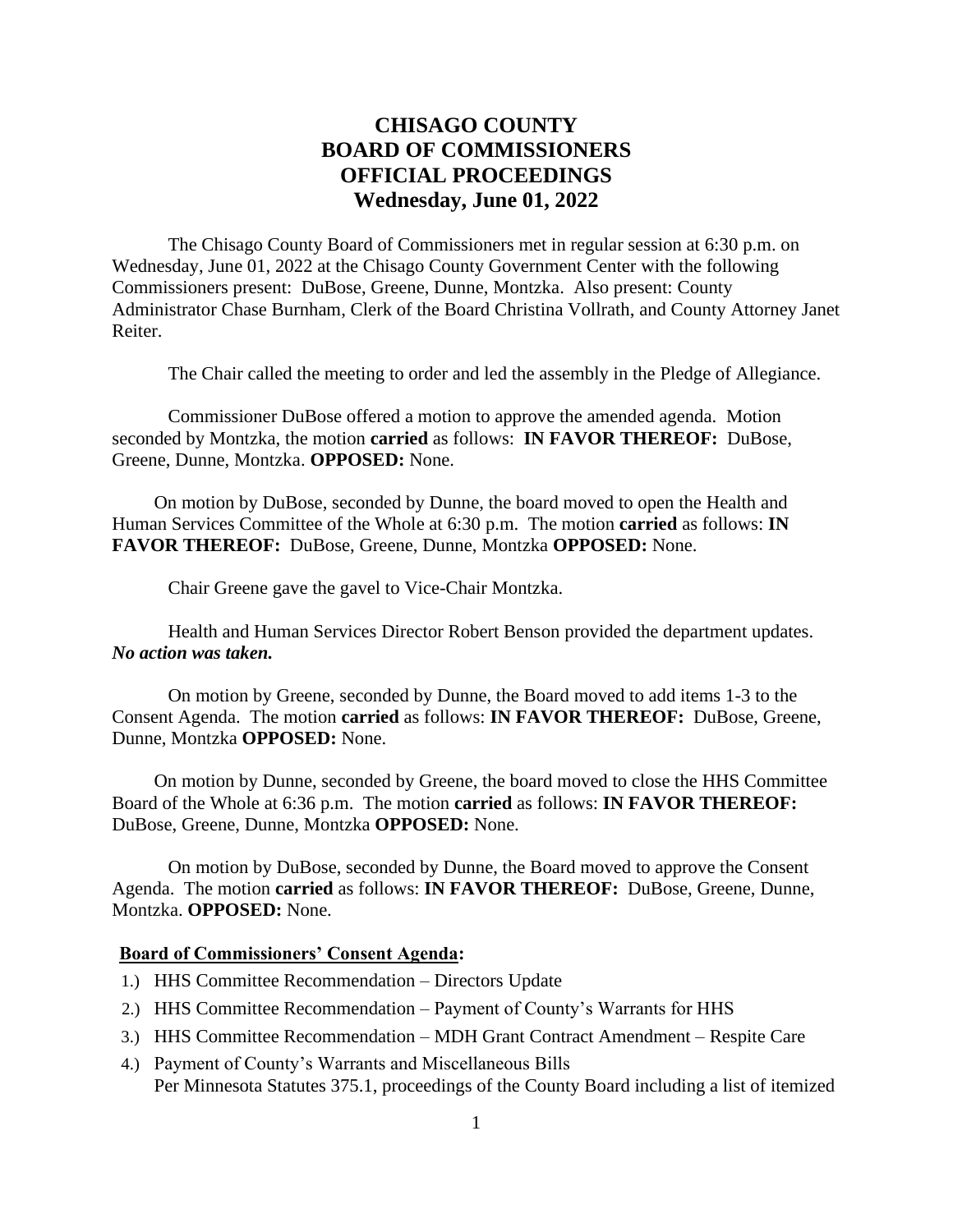accounts, claims or demands must be published in the official newspaper. The itemized list of claims is available for public review on the County website at https://www.chisagocounty.us/1197/Claims-Paid. Claims less than \$2,000 are listed as a total dollar amount and notes the number of claims included in the total.

- 5.) Minutes from the May 18, 2022 Regular Meeting
- 6.) Renewal of Liquor, Wine, Club or 3.2% Licenses

**MN Inter-County Association County Visit** – Matt Massman, Executive Director

## **CITIZENS FORUM**

**TIME** – 7:22 p.m. **END TIME** – 7:22 p.m. # of SPEAKERS - 0

On motion by DuBose, seconded by Dunne, the Board moved to approve the Maintenance and Grooming Applications for the North Branch Sno-Drifters and the Rush City Sno-Bugs. The motion **carried** as follows: **IN FAVOR THEREOF:** DuBose, Greene, Dunne, Montzka **OPPOSED:** None.

 On motion by DuBose, seconded by Montzka, the Board moved to approve Resolution22/0601\_\_\_, A Resolution of the County Board of Commissioners of Chisago County, Minnesota, Approving the Final Plat of Poor Farm Meadows, located in Sunrise Township, at the northwest corner of  $410^{th}$  Street / CR 81 and Poor Farm Road (PID 09.00034.20). The motion **carried** as follows: **IN FAVOR THEREOF:** DuBose, Greene, Dunne, Montzka **OPPOSED:** None.

On motion by Dunne, seconded by Montzka, the Board moved to authorize the Department of Enterprise Service Director to proceed with the move of Chisago County E-mail services to the Microsoft O365 government cloud including the purchase of an upgraded Cloud based e-mail archive solution. The motion **carried** as follows: **IN FAVOR THEREOF:** DuBose, Greene, Dunne, Montzka **OPPOSED:** None.

On motion by Montzka, seconded by Dunne, the Board moved to schedule to review County Administrator Chase Burnham during the June 15<sup>th</sup>, 2022 Chisago County Board of Commissioners meeting. The motion **carried** as follows: **IN FAVOR THEREOF:** DuBose, Greene, Dunne, Montzka **OPPOSED:** None.

On motion by DuBose, seconded by Montzka, the Board moved to approve the creation of the 2022 Chisago County ARPA School Grant Program to fund 'vocational' and 'general education' expenses for the six school districts that serve Chisago County students (Forest Lake, Chisago Lakes, North Branch, Rush City, Cambridge-Isanti, Braham) using \$600,000 of Chisago County's ARPA fund allocation and approve the application and sub-recipient agreement. The motion **carried** as follows: **IN FAVOR THEREOF:** DuBose, Greene, Dunne, Montzka **OPPOSED:** None.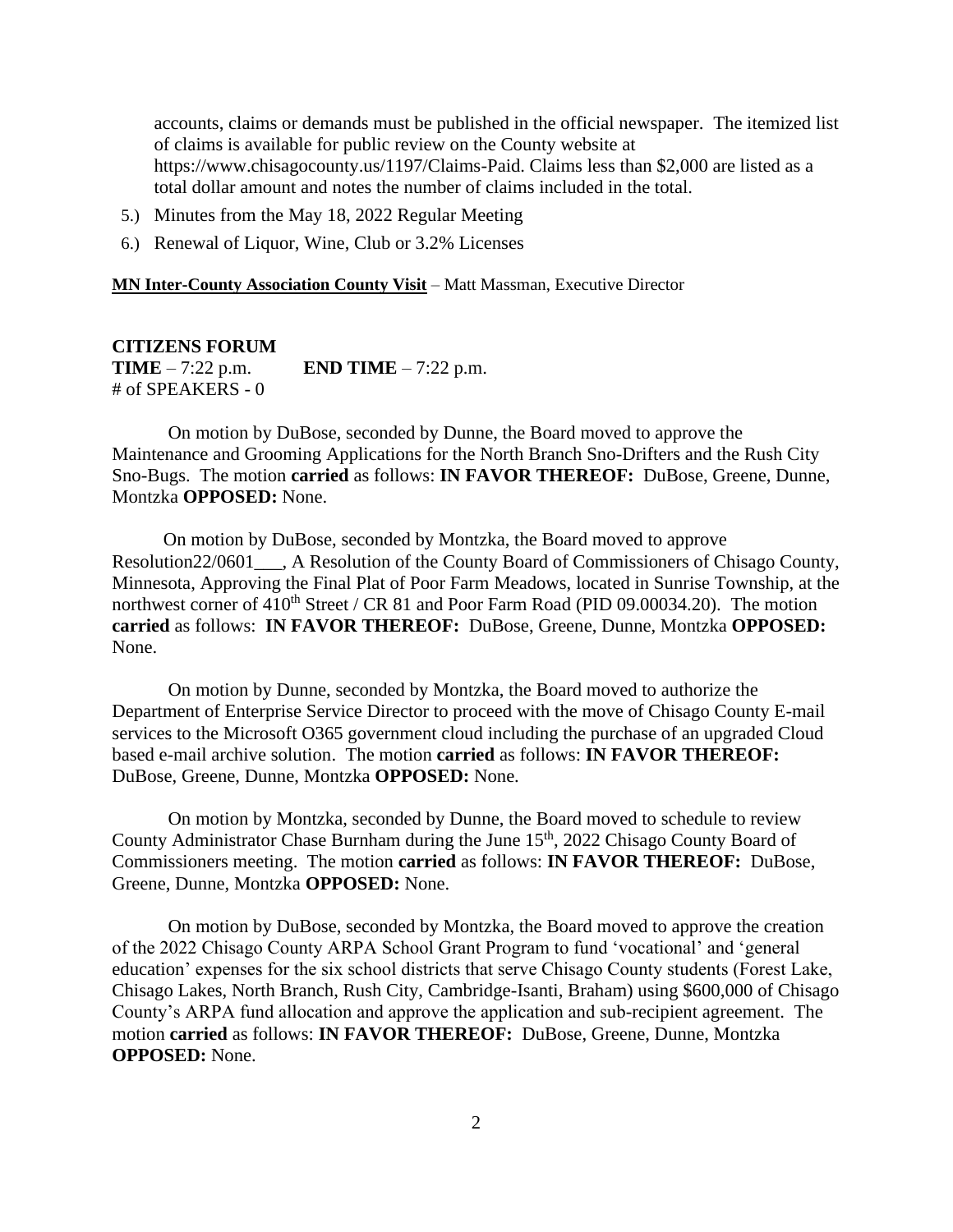On motion by Dunne, seconded by Montzka, the Board moved to direct the Auditor-Treasurer to sign the contract with MnCCC Tyler Technologies tax and CAMA software and to notify MnCCC. Funding for the purchase will be committed from ARPA and Recorder's Compliance Fund. The motion **carried** as follows: **IN FAVOR THEREOF:** DuBose, Greene, Dunne, Montzka **OPPOSED:** None.

On motion by DuBose, seconded by Dunne, the Board moved to approve the hiring of a new part time Records Clerk/Transcriptionist for the Chisago County Sheriff's Office. The motion **carried** as follows: **IN FAVOR THEREOF:** DuBose, Greene, Dunne, Montzka **OPPOSED:** None.

On motion by Dunne, seconded by Montzka, the Board moved to approve the donation of the 2005 Schifsky Enclosed Trailer from Lakes Region EMS. The motion **carried** as follows: **IN FAVOR THEREOF:** DuBose, Greene, Dunne, Montzka **OPPOSED:** None.

On motion by Montzka, seconded by Dunne, the Board moved to approve the CSAH 30 Improvements SAP 013-630-017 final payment. The motion **carried** as follows: **IN FAVOR THEREOF:** DuBose, Greene, Dunne, Montzka **OPPOSED:** None.

On motion by DuBose, seconded by Dunne, the Board moved to approve the application to conduct excluded bingo for the Immanuel Lutheran Church of Almelund on November 12, 2022. The motion **carried** as follows: **IN FAVOR THEREOF:** DuBose, Greene, Dunne, Montzka **OPPOSED:** None.

On motion by Montzka, seconded by Dunne, the Board moved to approve the reclassification of two (2) Legal Assistant positions from Grade 16 Union to Legal Assistant II (Grade 19 NonUnion) within the Chisago County Attorney's Office. The motion **carried** as follows: **IN FAVOR THEREOF:** DuBose, Greene, Dunne, Montzka **OPPOSED:** None.

County Administrator Chase Burnham provided administrator updates and correspondence. *No action was taken.*

Several Commissioners offered reports of their respective committee assignments. *No action was taken.*

On motion by Dunne, seconded by Montzka, the Board adjourned the meeting at 8:04 p.m. The motion **carried** as follows: **IN FAVOR THEREOF:** DuBose, Greene, Dunne, Montzka **OPPOSED:** None.